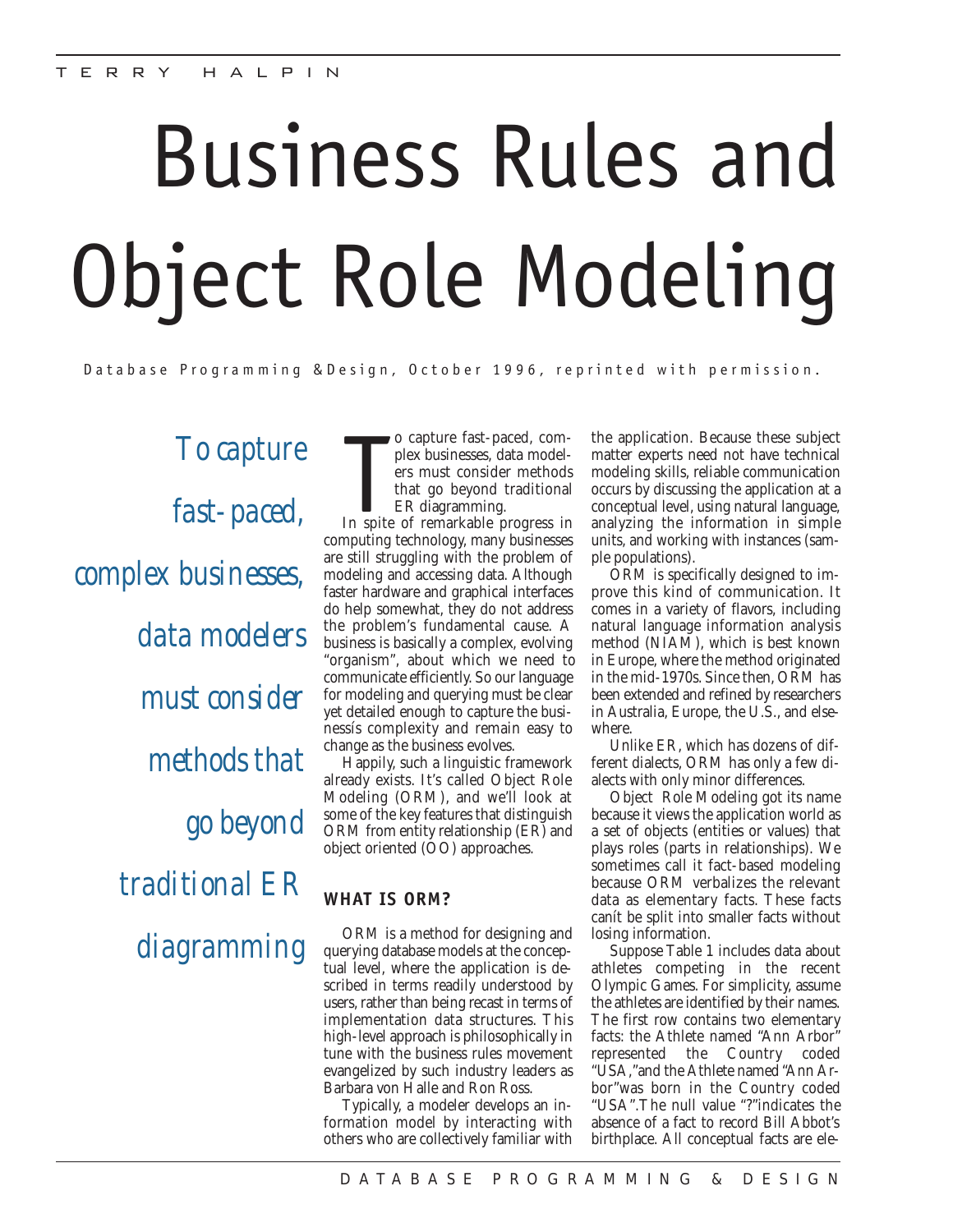mentary rather than compound, so null values do not feature in verbalization.

Although Table 1 includes five fact instances, it has only two fact types: Athlete represents Country; Athlete was born in Country. Refer to Figure 1 to see how this table is modeled in ORM. Two object types, Athlete and Country, are shown as named ellipses with their reference schemes in parenthesis: Athletes are identified by their names, and countries are identified by codes (for example, "USA").

A role is a part played by an object in a relationship and is shown as a box connected to its object type. In the relationship, Athlete represents Country, Athlete plays the role of representing, and Country plays the role of being represented.

You can permit the same fact to be read in different directions (for example, "Country is birthplace of Athlete"is just the reverse reading of "Athlete was born in Country"). ORM allows relationships with one role (for example, Athlete runs), two roles, three roles, or as many roles as you like. Because facts are elementary, the number of roles rarely exceeds four.

Each role may be associated with a column of the associated fact table. Figure 1 includes fact tables for both fact types. Although sample populations are very useful for checking and understanding constraints, they are not part of the conceptual schema itself.

The black dot is a mandatory role constraint (each Athlete represents a Country). The arrow-tipped bars are uniqueness constraints (for example, each Athlete represents at most one Country).

#### **NO ATTRIBUTES**

Unlike ER modeling, ORM does not use attributes. In ER, you might model two fact types by saying the entity type Athlete has the attributes "country-Represented"and "birthplace,"both of which are based on the domain Country. If youíre used to ER, you might think this approach is a better way of doing things. But itís not. Let's see why.

The first problem with using attributes in the initial model is that they are often unstable. Suppose we decide to add the fact type: Country has Population. This addition would now force us to show Country as an entity type, so we would have to replace our attribute portrayal by relationship types.

In ORM, all we have to do is add the new fact type; nothing else changes, and we have gained the added benefit of revealing the conceptual object types (semantic domains) that bind the schema together. One major benefit is that con-

| Athlete           | Country     | <b>Birthplace</b> |
|-------------------|-------------|-------------------|
| Ann Arbor         | <b>USA</b>  | USA               |
| <b>Bill Abbot</b> | ПK          |                   |
| Chris Lee         | <b>IISA</b> | N7                |

#### **TABLE 1. Some data about athletes.**

ceptual queries may now be formulated in terms of continuous paths through the schema. Moving from a role through an object type to another role amounts to a conceptual join. ER diagrams typically omit domains, so you must look them up in a table.

Another problem with attributes is that they make it awkward to talk about fact populations. ER diagrams are simply too cumbersome for performing the population checks that are so vital for validating rules with clients.

Displaying some facts as attributes and some as relationships leads to the requirement for different notations to express the same kind of constraint or rule. Apart from this unnecessary complexity, some ER notations don't let you express a constraint on an attribute, even if that constraint could be expressed with the fact modeled as a relationship.

So donít agonize over whether to model a particular feature as an attribute or relationship. Just model it as a relationship. Does this mean you should never use attributes? Not quite. When designing or transforming a model, you should avoid attributes. In other words, you should delay making a commitment on which features are less important than others. However, once you have the full model, it is possible to determine relative importance; displaying less important features as attributes can help provide a compact view of the model.

ORM includes abstraction techniques so that you can display "minor" fact types as attributes. In fact, the best way to obtain an ER diagram is by abstracting it from an ORM schema

#### **"MIXFIX N-ARIES"**

A relationship with one role (for example, runs, smokes) is unary. The relationships we saw in Figure 1 were binary (two roles) with the verb phrase written in "infix" position (between the objects). Now look at Figure 2. The diagram shows the ternary (three roles) fact type: Room at Time is used for Activity. In ORM, as in logic, a predicate is just a sentence with object-holes in it. Each object hole is shown as an ellipsis ("...").

To allow natural expression in English as well as cater to other languages (such as Japanese, where verbs usually come at the end rather than in the middle), ORM allows "mixfix" predicates (that is, the object holes can be mixed into the predicate at any position). If you fill each hole with an object term, you get a sentence that is a fact instance. For example, Room "23" at Time "Mon 9am"is used for Activity "IM class."

If a predicate is postfix unary (placed after the object) or infix binary (inserted between two objects), then the object positions are known. In those cases, predicates may omit the ellipses indicating object holes.



**Figure 1. Populated ORM diagram.**

Figure 2 includes a sample population for the ternary fact type.If this population is significant, then two uniqueness constraints (as shown in the ORM diagram) exist. The left-most constraint says that the same Room at the same time is used for at most one activity:This statement is probably correct. The rightmost constraint says that at most one room is used at the same time by any given activity. This statement is possibly correct.

For checking, you must carefully test the constraint verbalization. To double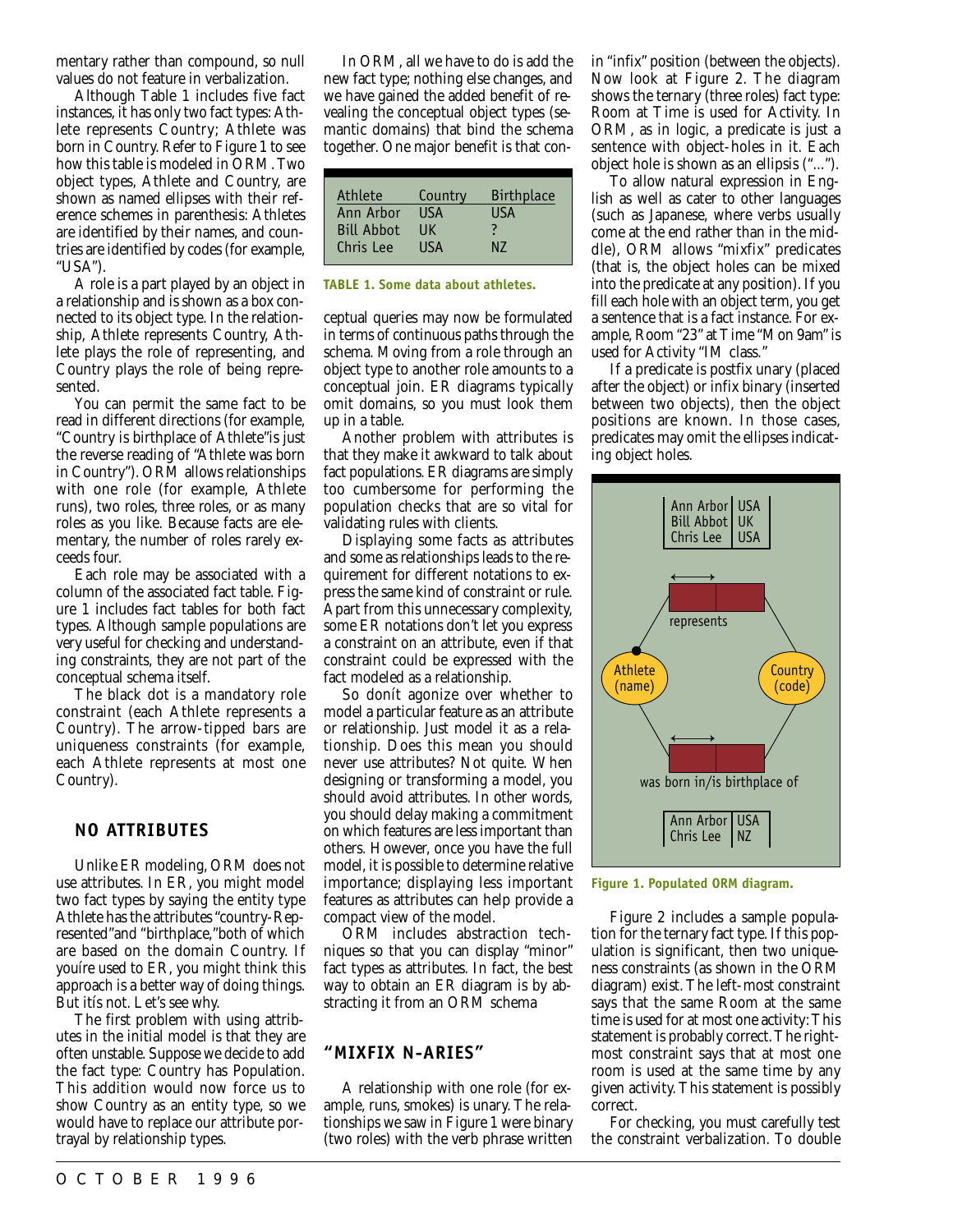check, discuss counterexamples (extra rows that would violate the constraint). For example, to test the right-most constraint, you could add the row: ("50, Mon 9am, TB demo"). The population would then indicate that on Monday at 9 a.m. the Toolbook demonstration uses both rooms 45 and 50. Is this kind of thing possible? Testing fact instances makes it easier for the domain expert to confirm it one way or the other.

Notice how the ternary formulation simplifies modeling and checking. With typical ER and OO tools, you must make the fact type binary by using artificial entity types (for example, Room-Time or Time-Activity), which makes it extremely awkward to populate and perhaps impossible to express all the constraints. For example, using your favorite ER notation, how would you capture the Time-Activity uniqueness constraint?



#### **Figure 2. A ternary fact type.**

Making all the facts binary is an unwanted burden.Why should you have to break ternary rules into two stages and worry about which pair to take first? ORM lets you model such things naturally without being restricted by infix binary straightjackets.

## **EXPRESSIVE RULE NOTATION**

ORM has a rich language for expressing business rules, either graphically or textually. Consider Figure 3, which shows an ORM schema. A verbal version of the constraints would begin with three simple (n:1) uniqueness constraints: one compound (m:n) uniqueness constraint and two mandatory role constraints, as follows:



**Figure 3. Graphical rule notation in ORM.**

Each Employee has at most one Empname. Each Project was directed by at most one Employee.

Each Employee reports to at most one Employee.

It is possible that some Employee assessed more than one Project and that some Project was assessed by more than one Employee.

Each Employee has some Empname. Each Project was directed by some Employee.

No Employee directed and assessed the same Project.

If Employee e1 reports to Employee e2, then it cannot be that Employee e2 reports to Employee e1.

The circled "X" in Figure 3 is a pairexclusion constraint: No Employee-Project pair may occur in both the director and assessment predicates. This fact is verbalized as "No Employee directed and assessed the same Project." For example, the constraint is violated if we populate the fact types with: "e1 directed  $\bar{\bf p}\hat{\bf l}$ "; "e1 assessed p1."

Finally, the ring symbol with "as" is an asymmetric constraint. You canít report to yourself or to someone else who reports to you, which is verbalized as: "If Employee e1 reports to Employee e2, then it cannot be that Employee e2 reports to Employee e1." Because e1 and e2 are not necessarily distinct, this includes the irreflexive case (you can't report to yourself).

The fact type "Employee reports to Employee" is a ring relationship, in which both roles are played by the same object type. ORM includes other ring constraints such as intransitivity and acyclicity.

Figure 4 illustrates a few more ORM constraints. Each employee is either on contract or tenured but not both, as shown by the black dot connecting the two relevant roles and the exclusion constraint between them.

The circled "u" is an external uniqueness constraint, indicating that Empname-Dept combinations are unique (that is, within the same department, employees have distinct names). The dotted arrow is a pair-subset constraint: Each manager who heads a department also works for the same department.

The thick arrow indicates that Manager is a subtype of Employee. In ORM, subtypes should be well defined (for example, each Manager is an Employee who has Rank "mgr"). ORM also supports multiple inheritance. For example, we might introduce another subtype ContractEmployee, and then Contract-Manager, which is a subtype of both ContractEmployee and Manager.

ORM conceptual schemas basically comprise fact types, constraints, and de-



**Figure 4. Further constraint examples.**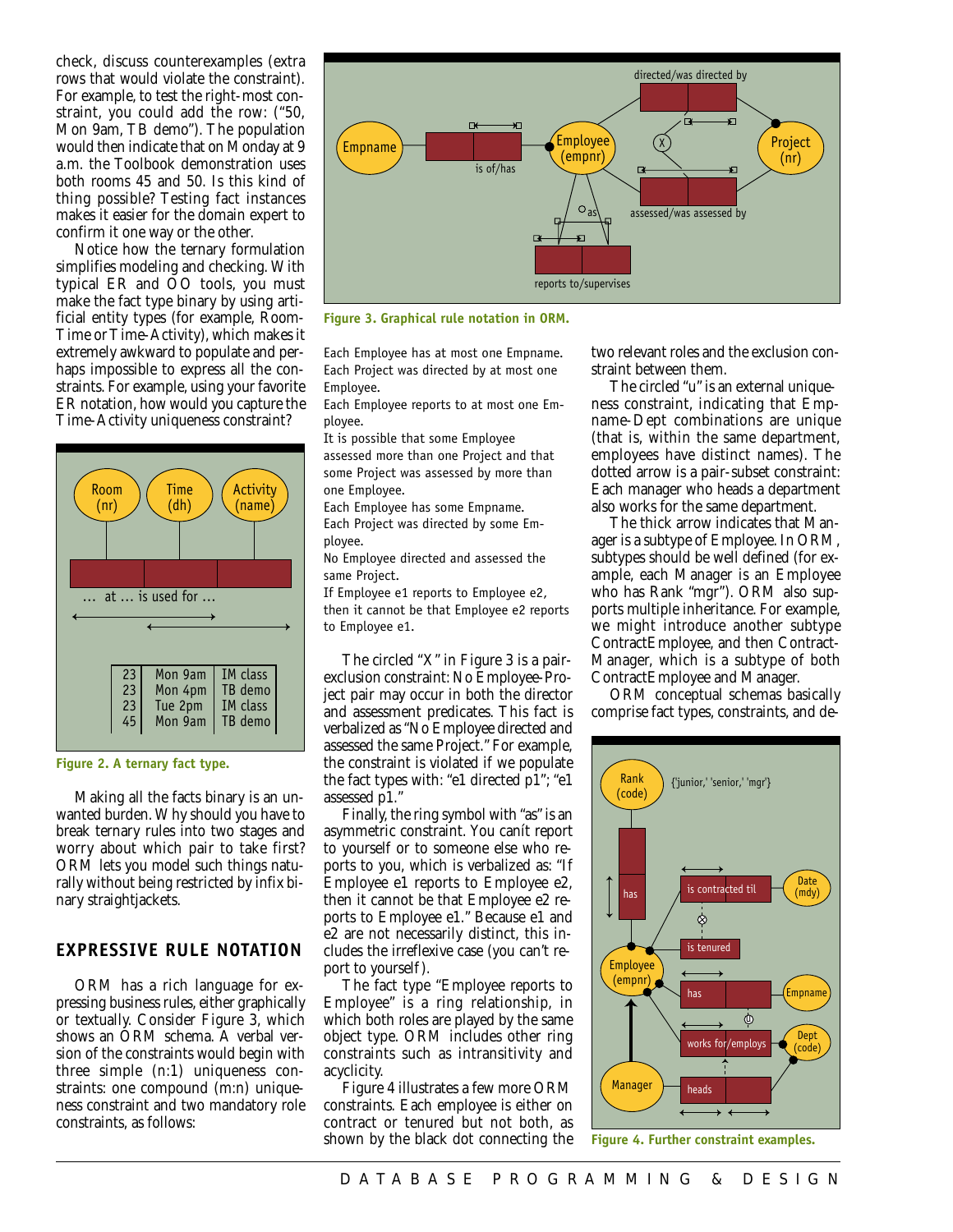rivation rules. Derivation rules may be arithmetic or logical. For example, the fact type "Dept has NrStaff" may be derived by counting instances of "Employee works for Dept." The fact type "Manager manages Employee" may be derived from the path "Manager heads a Dept that employs Employee."

By now you might be getting the feeling that ORM is too complicated. Actually, it's not.This stuff is taught to school kids back in my home state, and I've already shown you most of the graphic symbols. Because we express all facts in the same way, using roles, the notation is both uniform and simple to populate. So itís easy to illustrate a lot of business rules that actually apply to your business.

#### **SCHEMA TRANSFORMS**

Although the fact-based approach gives greater schema stability, it is still possible to describe the same feature in different ways. For implementation, ORM schemas are usually mapped to relational database schemas, in which many fact types may be grouped into a single table. Different but equivalent ORM schemas may map to different target schemas, which differ in efficiency.

Semantic optimization may often be performed before the mapping takes place. ORM includes a vast array of schema transformations as well as optimization heuristics to determine which transformations to use. For a trivial example, see the ORM schema in Figure 5. This schema deals with teams that are mixed doubles (one of each sex). The "2" is a frequency constraint: If a team has any players recorded, then it must have two players recorded.

By default, Figure 6 maps to two relational tables, one for Player and one for Team. For optimization, the original conceptual schema may be transformed into Figure 5 before mapping. Here the Sex object type has been absorbed into the team membership predicate, specializing it into two predicates, one for each sex.

This new schema maps to only one table (Team). If no other facts are recorded about Players, this new schema is more efficient, because queries and updates involve just one table, with no need for a join or referential integrity check.

Note the importance of a rich constraint language. To ensure that the schemas in Figures 5 and 6 actually are equivalent, we must be able to transform any constraints in one to constraints in



**Figure 5. One way to model.**

the other. For example, the frequency constraint "2" is transformed into an equality constraint (shown as a dotted line with arrows at both ends) that says a team has a male player if and only if it has a female player.

The uniqueness constraint that each player is of at most one sex is transformed to an exclusion constraint between the two roles of Player.The external uniqueness constraint (for each sex and team there is at most one player) reappears as two simple uniqueness constraints on the first roles of the has-male and has-female predicates.

ORM's expressive rule language and rigorous transformation theory provide a powerful, controlled means to reshape and semantically optimize data models.

#### **DESIGN METHOD**

Like any good modeling method, ORM is far more than a notation. It includes various design procedures to help modelers develop and evolve their conceptual models.

For analysis and design, we divide large applications into appropriately



sized modules and then model them using the conceptual schema design procedure (CSDP). Finally, the various subschemas obtained in this way are merged into a global schema. The CSDP itself has seven main steps:

1. Transform familiar examples into elementary facts, and apply quality checks.

2. Draw the fact type, and apply a population check.

3. Check for entity types that should be combined, and note any arithmetic derivations.

4. Add uniqueness constraints, and check arity (number of roles) of fact types.

5. Add mandatory role constraints, and check for logical derivations.

6. Add value, set comparison, and subtyping constraints.

7. Add other constraints, and perform final checks.

You can find full explanations of this procedure in the reference section. The key to the CSDP's success is that it begins by verbalizing familiar information

| EmployeeNr:<br>Empname:                          | 203101<br>Terry O'Farrell |
|--------------------------------------------------|---------------------------|
| Supervisor:<br>Projects Directed: 51, 65, 73, 84 |                           |
| Projects assessed: 70, 76                        |                           |

**TABLE 2. An employee form.**

examples in terms of simple facts. No matter how information is presented (tables, forms, graphs, and so on), it is always possible to conceptualize it in this way.

For example, a set of employee forms like that shown in Table 2 could have been used as input to the verbalization that eventually resulted in the schema shown earlier in Figure 3.

## **RELATIONAL MAPPING**

ORM includes procedures for mapping and reverse engineering between conceptual models and logical models. By "logical models," I mean implementation data models such as relational, network, hierarchic, nested relational, and various object-oriented models.

With an ORM tool, ORM models can be automatically mapped to database schemas for implementation on most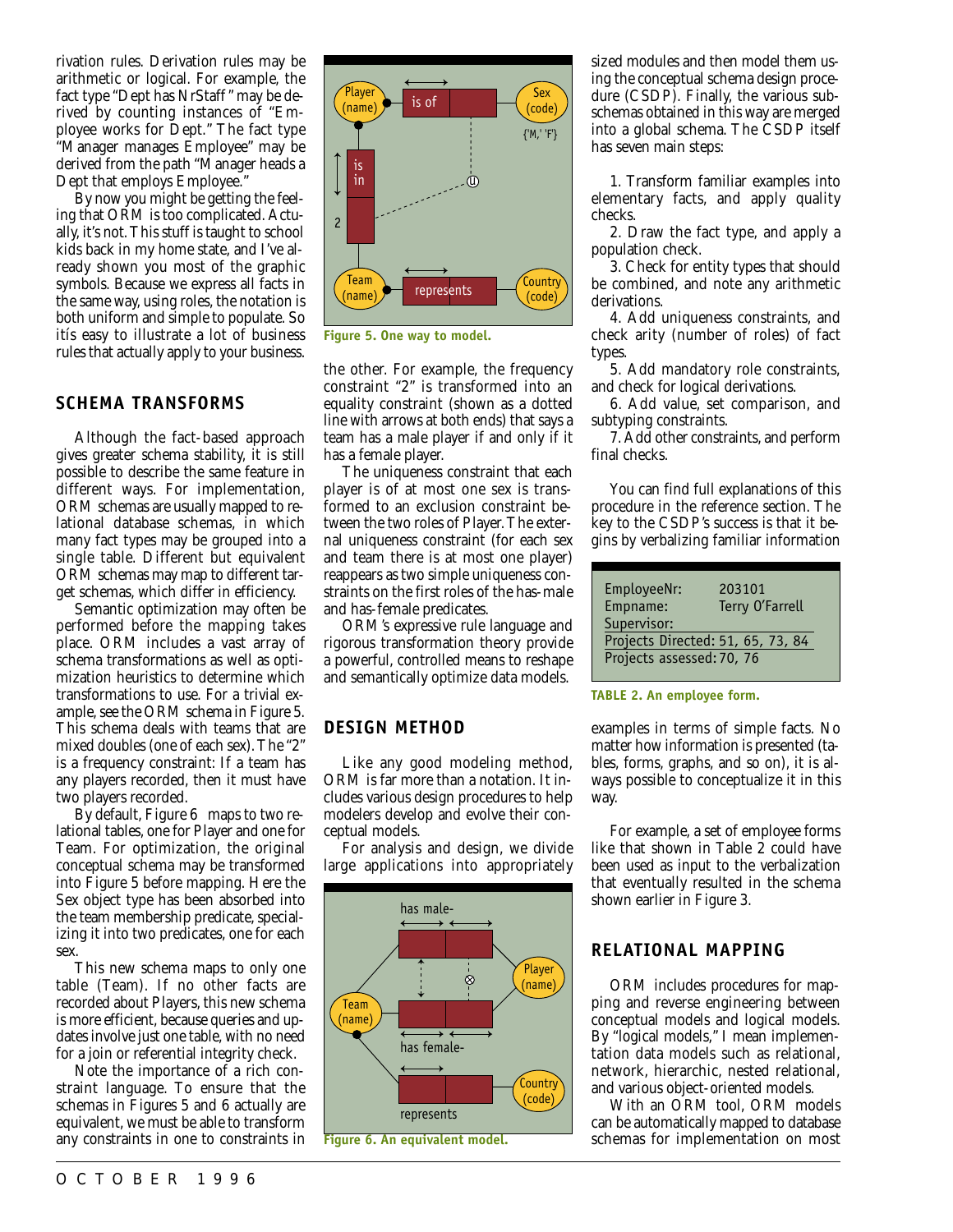popular relational DBMSs. For example, the ORM schema in Figure 3 maps to a relational schema that can be specified in SQL-92. For simplicity, referential actions are omitted, and the exclusion and asymmetry constraints are shown as assertions. Depending on the target system, these assertions might be coded as the following insert triggers or stored procedures:

create table Employee( empnr smallint not null primary key, empname varchar(20) not null, supervisor smallint references Employee)

create table Project( projectnr smallint not null primary key, director smallint not null references Employee)

create table Assessment( empnr smallintnot null references Employee, projectnr smallint not null references Project, primary key( empnr, projectnr ))

create assertion "Nobody directed and assessed the same project" check( not exists( select \* from Project X, Assessment Y where X.director = Y.empnr and X.projectnr = Y.projectnr ))

create assertion "Reporting is asymmetric" check( not exists( select \* from Employee X, Employee Y where X.empnr = Y.supervisor and X.supervisor =  $Y.$ empnr  $)$ 

#### **OBJECT ORIENTATION**

A lot of people have been discussing so-called object oriented approaches to information systems modeling. Although object oriented programming has advantages over traditional programming, OO techniques do not provide the best basis for information modeling.

| ProjectNr:<br>51<br>ProjectTitle:<br>Director:<br>Assessors: | <b>Nuclear Fusion</b><br>203101<br>105123<br>107200 |
|--------------------------------------------------------------|-----------------------------------------------------|
|--------------------------------------------------------------|-----------------------------------------------------|

**TABLE 3. A project form.**

OO modeling includes a mixture of conceptual, external, and internal concepts. Some OO concepts, such as subtyping, belong to the conceptual level. Some other aspects, such as hidden object identifiers, are not conceptual because they are not part of human communications in the application world.

OO models, as well as ER and relational models, complicate things by grouping facts into attribute structures (for example, "objects" and tables). When validating facts with clients, it is preferable to deal with one fact at a time. A base ORM schema provides the simplest way of validating facts.

Suppose our Employee-Project application is intended to handle forms or reports like those in Tables 2 and 3.

Some modelers see forms like this and immediately want to model the information in the way the form is structured. This perspective leads to an OO approach. For example, the application might be modeled as Employee and Project objects (Figure 7):



**Figure 7. Employee and Project objects.**

Here unique attributes are underlined, optional attributes are enclosed in square brackets, and set-valued attributes are enclosed in curly brackets.

This schema is further away from natural verbalization and does not facilitate sample populations (consider checking the uniqueness constraints). Moreover, the director fact type is represented twice, once as the set-valued {projectsDirected} attribute of Employee and again as the director attribute of Project. The same is true of the assessment fact type.

Although this fact type redundancy may be acceptable as a way to implement the model—for example, in an OO database we might do it this way, with for-



**Figure 8. A model fragment.**

ward pointers kept synchronized with the inverse pointers—this portrayal is clearly not conceptual.

The same application may be modeled in ORM as in Figure 3, if we add the fact type: "Project has ProjectTitle." For discussion purposes, part of the model is reproduced in Figure 8.

Note that the exclusion constraint is missing from the OO model. Such constraints are not supported directly and must be coded up separately. Even if the exclusion constraint were added, where would we put it?

The OO philosophy is to wrap constraints up inside objects. We could embed it in just the Employee or the Project object; however, at least conceptually, we would forget about it when viewing the other object.

We could embed it in both objects and take care to synchronize this constraint redundancy. This approach is quite nasty because the constraint must be treated differently in the two objects. In Employee, the constraint is enforced by ensuring the intersection of projects-Directed and projectsAssessed is empty. In Project, it is enforced by ensuring director is not a member of assessors. What has this got to do with conceptualizing the application?

Finally, we could fudge by creating another superobject in which to embed the constraint, but this is even more of an implementation issue. Modeling an application is hard enough even at the conceptual level. We certainly don't want to complicate this task by simultaneously worrying about implementation details.

The solution is using ORM first to do the conceptual model, getting all the benefits of its simplicity, populatability, and richness, and then using it to apply mapping procedures to generate other views (such as ER, RM, and OO).

If you're still not convinced, consider